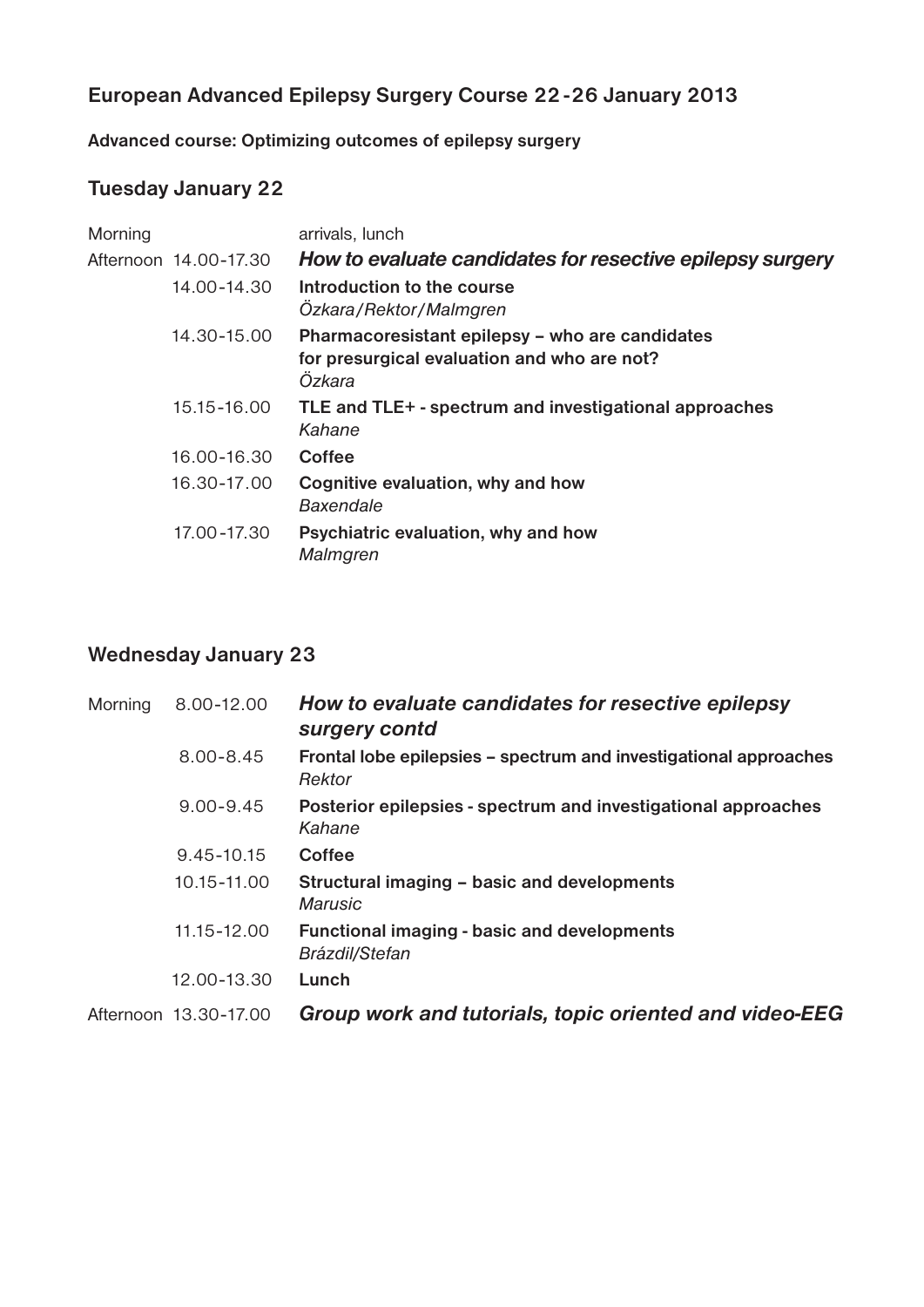# **Thursday January 24**

| Morning | 8.00-12.00            | Invasive investigations, surgical treatment and risks                                                                           |
|---------|-----------------------|---------------------------------------------------------------------------------------------------------------------------------|
|         | $8.00 - 8.30$         | Techniques for invasive seizure monitoring<br>Rektor                                                                            |
|         | 8.30-9.15             | Surgical complications – risks with different diagnostic<br>and therapeutic procedures<br>Rydenhag                              |
|         | $9.30 - 10.00$        | <b>Cortical stimulation</b><br>Kuba                                                                                             |
|         | 10.00-10.30           | <b>Coffee</b>                                                                                                                   |
|         | 10.30-11.10           | Possible expected deficits from surgery in relation to eloquent areas:<br>- what is acceptable and how to counsel<br>Kälviäinen |
|         | 11.25-12.00           | When to stop<br>Brázdil                                                                                                         |
|         | 12.00-13.30           | Lunch                                                                                                                           |
|         | Afternoon 13.30-17.00 | Group work and tutorials (including surgical)                                                                                   |

# **Friday January 25**

| Morning | 8.00-12.00            | <b>Patient related outcomes</b>                                                                                                     |
|---------|-----------------------|-------------------------------------------------------------------------------------------------------------------------------------|
|         | $8.00 - 8.45$         | Seizure and AED outcomes short-and longterm<br>Malmgren                                                                             |
|         | $9.00 - 9.30$         | Malformations of cortical development – importance of pathological<br>diagnosis for outcome prognosis<br>Krsek                      |
|         | 9.30-10.00            | Other patient related outcome measures - psychosocial, vocational,<br>HRQOL, patient satisfaction, rehabilitation<br><b>Komarek</b> |
|         | 10.00-10.30           | Coffee                                                                                                                              |
|         | 10.30-11.00           | <b>Cognitive outcomes</b><br>Baxendale                                                                                              |
|         | 11.15-12.00           | Failures, what is the risk of being worse off than before?<br>Rektor                                                                |
|         | 12.00-13.30           | Lunch                                                                                                                               |
|         | Afternoon 13.30-16.00 | Group work and tutorials, topic oriented and video-EEG<br>followed by Brno city tour                                                |